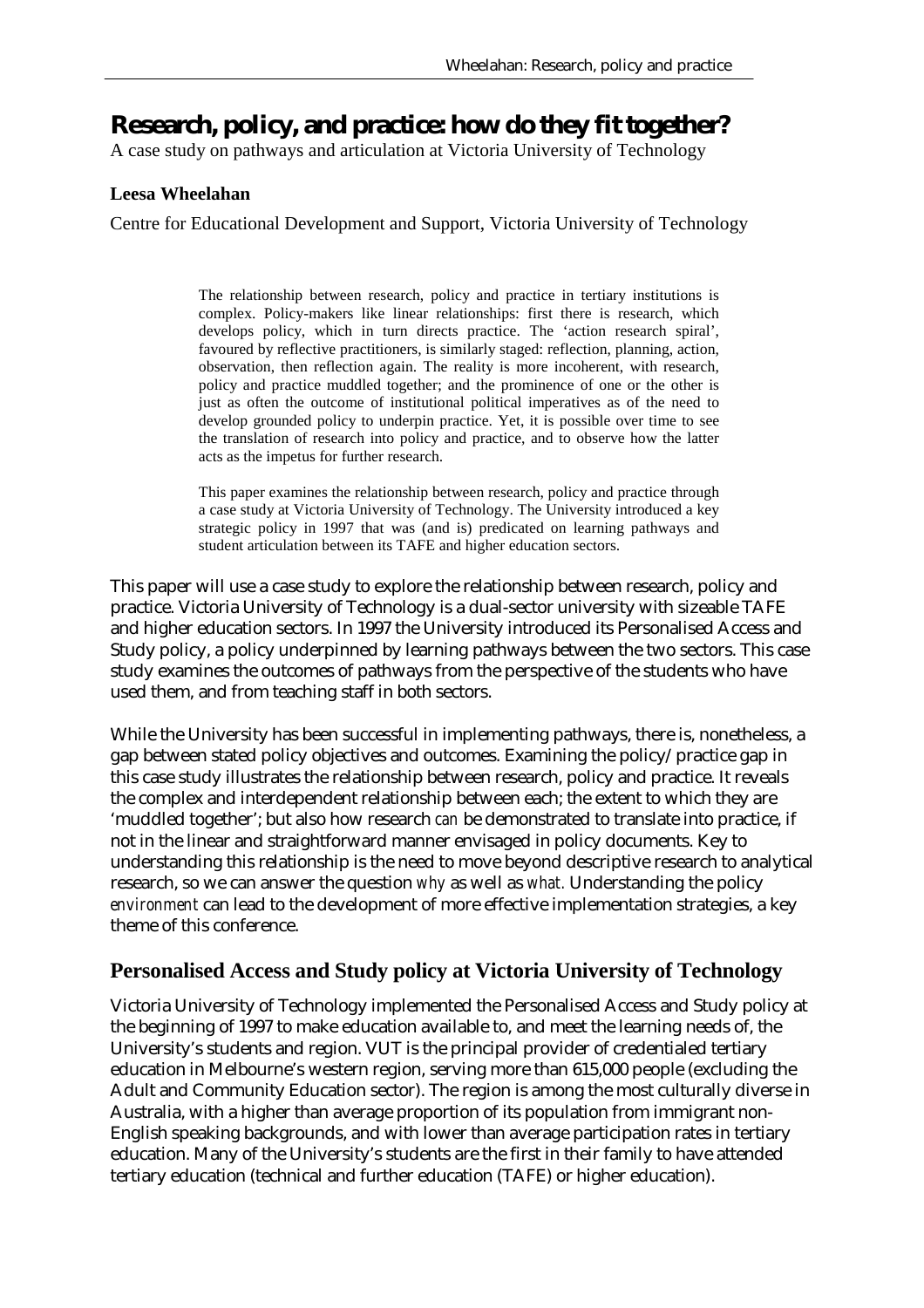The University merged with the Western Melbourne Institute of TAFE in July 1998, creating a university with more than 50,000 students, approximately 14 campuses and two sectors roughly equal in size with a high level of complementarity of course offerings. The Personalised Access and Study policy was (and is) predicated on learning pathways and student articulation, which in turn was predicated on transforming the relationship between its TAFE and higher education sectors.

The policy has two components:

- Personalised Access, which seeks to find a place in an accredited course within TAFE or higher education for school-leavers and mature age students at a level commensurate with their academic preparation and vocational aspirations; and
- Personalised Study, which attempts to support student learning through the development of learning pathways and individual student compacts or learning agreements.

Pathways link the two components of the policy because they offer students access to study at a level commensurate with their level of academic readiness, while also providing them with the opportunity to build on success. Pathways remove the spectre of pass/fail, as there are options for students other than being lock-stepped through rigidly constructed courses. If a student does not meet the entry criteria for a particular course, they can enter a learning pathway that supports them to reach the required standards, while *reserving* a place for them in the destination course provided these standards are met. Pathways are available to *all* students within the University, and to *prospective* students from the western region, through the personalised place process. In this way, pathways open access to under-represented groups within Melbourne's western region.

## **Evaluation in 2000**

The University has built an extensive policy framework to support pathways, and, as part of an evaluation undertaken in 2000, interviewed 50 students who articulated from the University's TAFE division in 1999 to a higher education course in 2000. The university also interviewed 27 (mainly) teaching staff from TAFE and higher education. The evaluation also compared the student progress rate and demographic profile of TAFE students commencing higher education courses compared to other students. The evaluation sought to answer two questions:

- 1. Is student articulation helping students to gain access to higher education, and what student outcomes have resulted as a consequence?
- 2. Does the University's field of study framework (which the University established to, in part, facilitate the development of pathways) effectively support the development of pathways?

The evaluation focused on *how* pathways were constructed, and how they were experienced by students and staff. Much research focuses on patterns of student movement and student outcomes (Cohen et al 1997; Golding and Vallence 1999; Kinsman 1998; Teese 1997), but there is little on *how* institutional frameworks are put in place and function, and how staff collaborate to facilitate student movement (see Carnegie 2000; Sommerlad et al 1998; and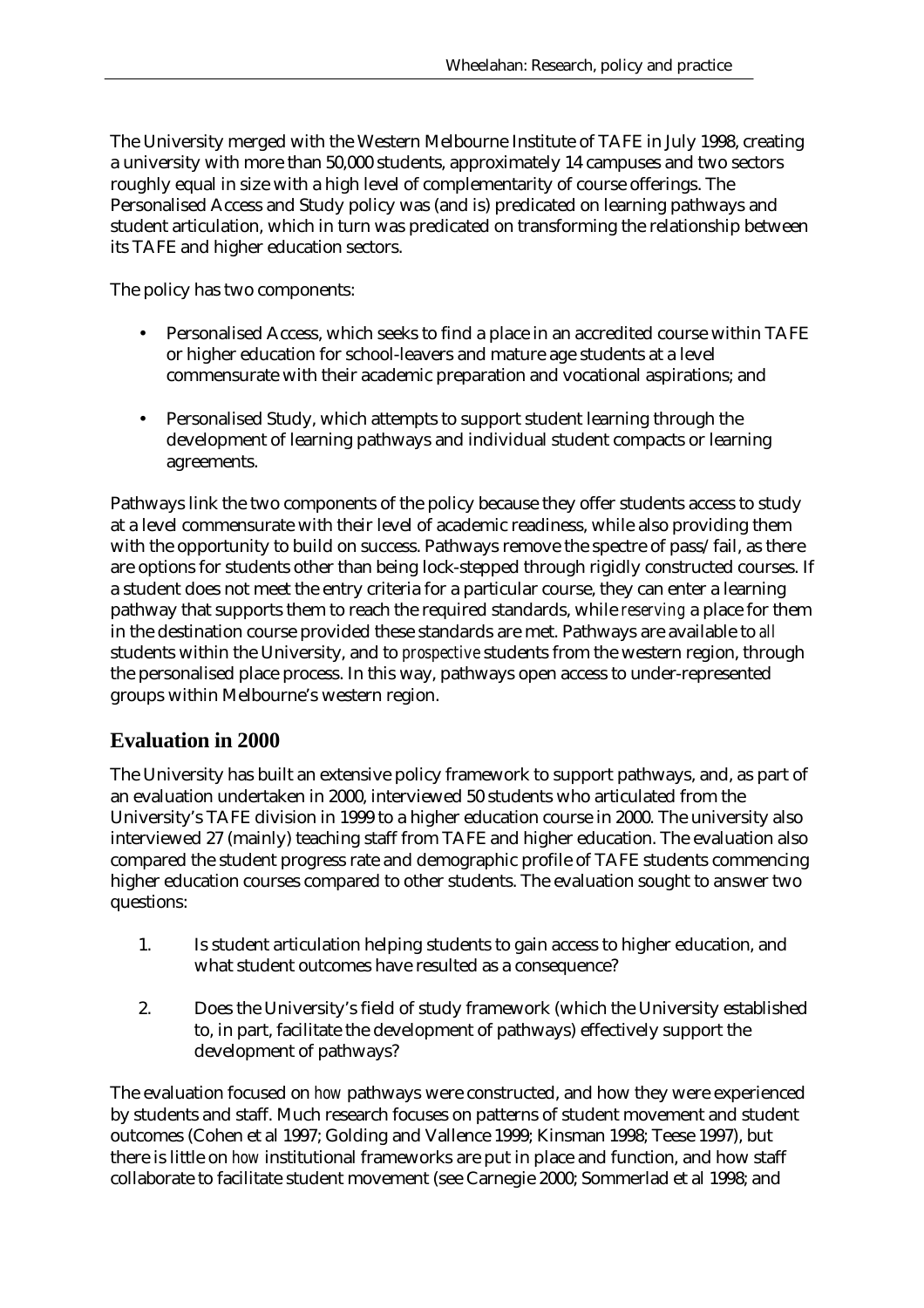Wheelahan 2000 for a discussion of some of these issues). Yet it can be argued that the *form* of collaboration directly shapes the way in which pathways are structured, and the student outcomes that result. In other words, the means used to develop pathways may well affect the ends that result.

Examining implementation is an important part of evaluation or policy research. It has the capacity to reveal gaps between policy objectives and outcomes. Merely focusing on policy 'outputs' (for example, the number of students moving between the sectors) reveals nothing about *why* some achieved this result and others did not, *how* they did so, and who is included or excluded. It also tells us little about how policy should be changed or refocused.

# **What we found**

The evaluation found that the overall demographic profile of the University's higher education division has changed since the University introduced its Personalised Access and Study policy in 1997, of which the pathways framework was a key part. The percentage of students from non-traditional and disadvantaged backgrounds commencing degrees in the higher education sector increased, suggesting that the policy has been effective in improving access to higher education for disadvantaged groups. The number of commencing students in higher education from a low socioeconomic background rose from 23.4% in 1997 to 26.4% in 1999, while the number of students from a language other than English (LOTE) background<sup>1</sup> increased from 36.5% to 42.7% over the same period.

This cannot be explained by the actual numbers entering the University's higher education division through the personalised place component of the PAS policy (as these were only several hundred each year). It may be that the PAS policy and the commitment to pathways had symbolic importance to students from equity group backgrounds, thereby encouraging students to apply for entry to higher education (see Golding et al 1996 for a discussion of symbolic importance and pathways).

# **Student experience of articulation**

While the 'seamless' movement of students from one sector to another is a long-standing government policy objective (see Teese 1997), the student experience of articulation shows it has not yet been achieved. Students who were interviewed show that articulating from one sector to another *within the one institution* required a significant degree of support from teaching and administrative staff. Thirty-six (72%) said articulating was 'straight-forward', 'simple', or 'easy', while the remaining 14 (28%) experienced problems that varied in nature and degree.

Half of the group deliberately commenced TAFE studies as a stepping-stone to a specific higher education course, while the remaining half decided to articulate sometime during their TAFE course, and *became aware that they could do so* mainly through information and support provided by teaching staff. The former group, while possessing high levels of knowledge about the *possibility* of articulating, still needed support to successfully do so. It seems that those who found the process straightforward were supported by staff (mainly TAFE teachers, and to a lesser extent, higher education teachers).

The learning experience is contrasted with the 'administrative' (broadly defined) experience. While most students were able to identify differences in the learning environment between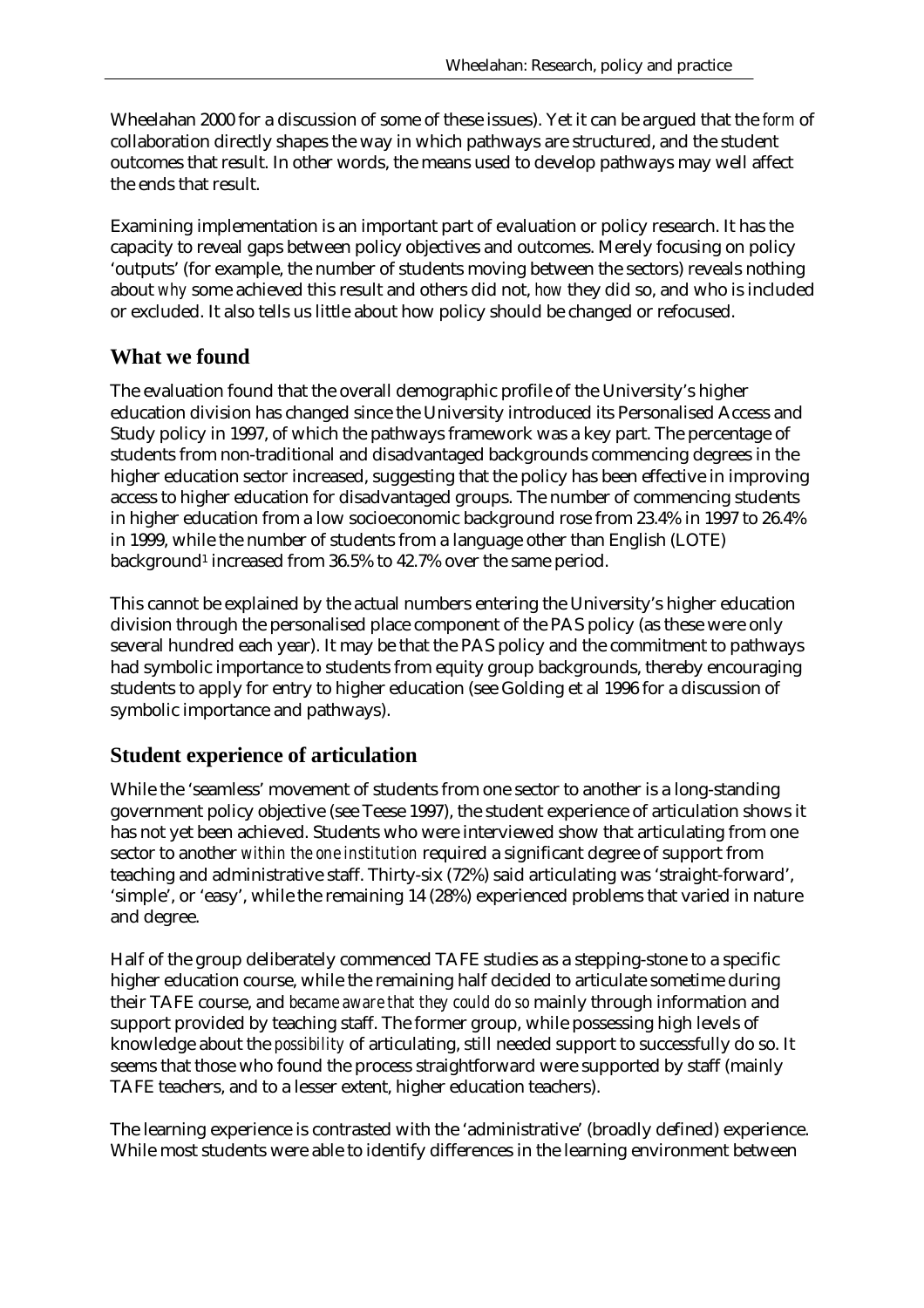TAFE and higher education, 80% stated that TAFE had been important in preparing them to undertake their higher education studies.

## **Staff experience of articulation**

Of the 27 staff interviewed, 14 were TAFE teachers, 12 were higher education teachers, and one was a key member of administrative staff involved in the Personalised Place component of the PAS policy. All staff were, to a greater or lesser degree, involved in pathways or in the University's field of study approach (the framework that links like TAFE and higher education disciplines to develop pathways and new courses).

Only four of the 27 did not feel student articulation was a useful mechanism to facilitate access by TAFE students to higher education. Half of the remainder felt that articulation was 'useful', and half that it was 'very useful' or 'absolutely useful'. Those who were less fulsome about articulation felt that the mechanisms used to facilitate student articulation could be improved, thereby improving the extent to which students were able to access higher education. That is, they were in favour of the *concept* of articulation, but felt that the *implementation* of mechanisms to support articulation did not adequately operationalise the concept.

The two key factors identified by staff as facilitating student articulation were: collaboration between teaching staff from the two sectors; and the administrative arrangements and policy frameworks that had been put in place to underpin articulation. The three most cited factors that hindered articulation were: the introduction of Training Packages in the VET sector; the need for greater institutional support for, and facilitation of, pathways; and, industrial and political issues.

# **Policy/practice gap**

The policy/practice gap has occurred *despite* a commitment to learning pathways at VUT. The University has invested considerable effort to support students in making the transition and has developed administrative and institutional systems and structures to underpin and *encourage* such movement.

The reasons for the gap can be found by examining policy on two levels. First, we need to examine the broader environment within which institutional policy is made; the national education policy context. Second, we need to understand *how* policy is made. Both these types of research are analysis *of* policy, that is '… the critical examination of existing policy' rather than analysis *for* policy, which refers to '… the informational base upon which policy is constructed' (Berkhout and Wielemans 1999, p 405). Analysis *for* policy is often descriptive. Education policy studies have been criticised for being overly descriptive and insufficiently analytical (Ball 1997; Berkhout and Wielemans 1999; Fritz 1994; Troyna 1994) and, in my view, much VET research fits within this category. It fails to analyse the broader policy framework, the extent to which this reflects particular stakeholder interests, and who wins and loses and why. As Ham and Hill (1984, p 16) explain: 'Policies may be intended to improve social conditions, but this should be part of the object of enquiry rather than an assumption of research'.

An examination of the overall policy environment shows that the factors cited by staff (and experienced by students) as hindering pathways development could be divided into external factors over which the University has no control, and internal factors over which the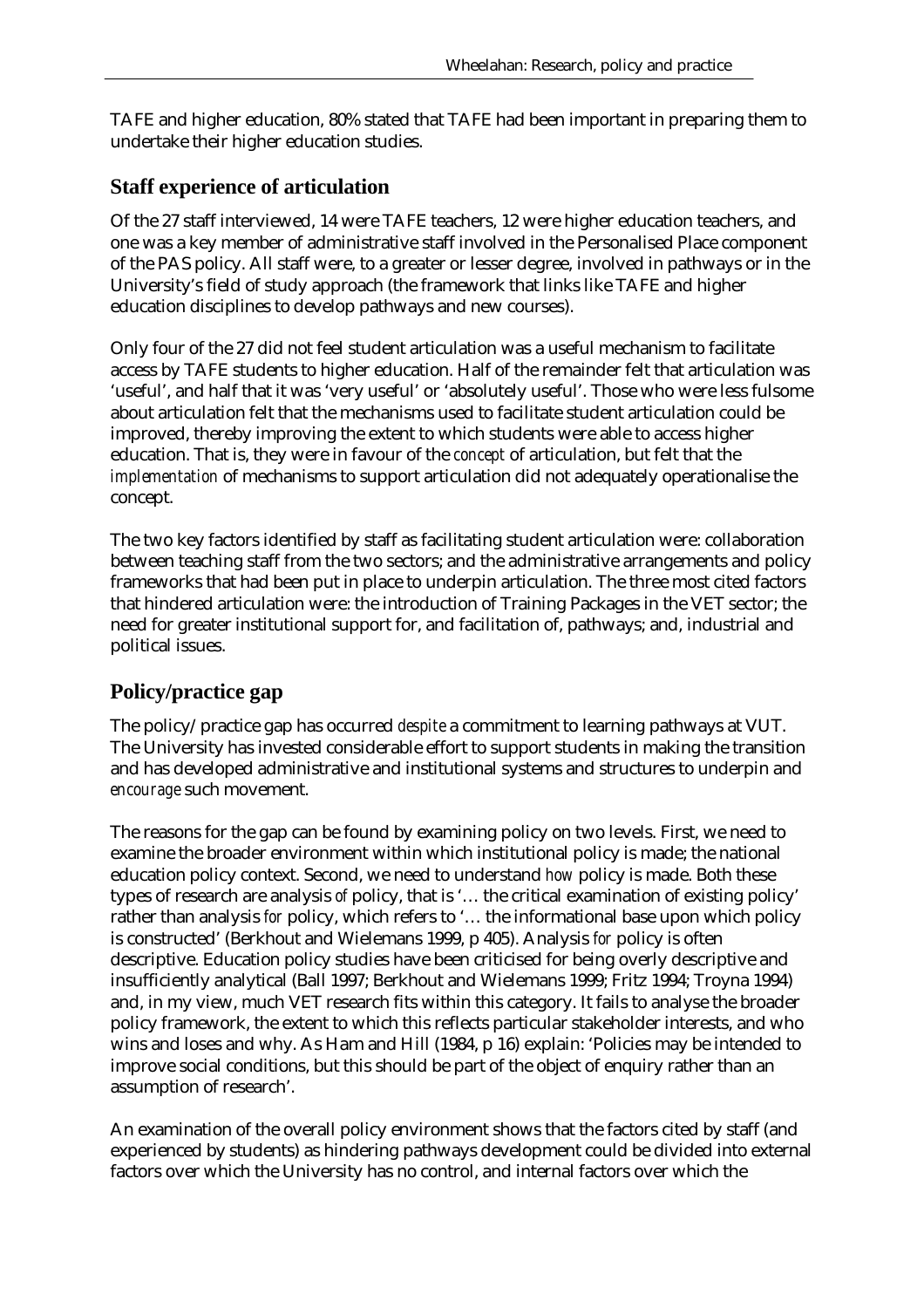University could exercise some control (Wheelahan 2000). However, examination of the internal factors shows that they mostly derive from the existence of separate TAFE and higher education sectors, and while the University could develop 'work-arounds' to overcome these obstacles, the resources and time involved in doing so are considerable. TAFE and higher education are funded by, and report to, different portfolios and different levels of government. Students are funded and counted differently, and they pay different types of fees. Student load is calculated very differently. Teaching staff are covered by different industrial awards and career structures that reinforce the status gap between the two sectors. The two sectors operate with different curriculum models. All this makes it extremely difficult to develop a 'seamless' approach to courses and student movement within the one institution.

Moreover, national education policy has resulted in contradictory policy edicts and imperatives. We have, on the one hand, increasing blurring of the boundaries between TAFE and higher education, reflecting the convergence of vocational and liberal education, and the social and economic imperatives driving lifelong learning policy. On the other hand, we have the gap between the curriculum models in both sectors (Training Packages and competency-based models in TAFE and content-based curriculum models in higher education) which is driving the sectors further apart, accompanied by the 'Balkanisation' of the politics surrounding the sectors, reflected in recent *separate* Senate enquiries into different aspects of each sector.

This broad context provides the backdrop for the development of pathways. The sector in which each course is based is mostly a given. Staff who develop pathways and courses that simultaneously draw on both sectors *must* include the funding, reporting and accountability differences of the two sectors in their thinking. Subjects that are taught in TAFE will incur TAFE fees, while subjects taught in higher education will incur HECS fees. TAFE staff must teach TAFE subjects, and the reverse for subjects taught in higher education. Cross-sectoral teaching can occur, but not easily, and is fraught with all sorts of industrial and political ramifications. Load must be available from both sectors and negotiated simultaneously. Shifting load (and money) between the sectors is a complex process, and in the end is not always possible, given that higher education is funded at a higher level than TAFE. TAFE *must* use Training Packages, even if teaching staff don't think they are appropriate. Higher education *must* accept the learning outcomes based on Training Packages in credit transfer arrangements, particularly in nested awards (awards that are taught in both sectors yet are part of a three-year degree). It is a 'take it or leave it' requirement. This makes teachers in both sectors unhappy, and is a reason why Training Packages have been cited as a key obstacle to the development of pathways.

Staff who want to collaborate in developing pathways or other course types that draw from both sectors must negotiate all these obstacles. This is in a context of declining public funding in both sectors and increased workloads. Yet a key factor cited by staff as facilitating pathways is staff collaboration, however this requires time – time to get to know and trust each other and to develop confidence in the standard and integrity of each other's courses.

These factors have a profound effect on how people behave and what they can do. It shapes courses and curriculum, the sectors students enter and how they move between them, how staff think about their own context and that of the other sector, the cultures and traditions that arise in each, and the work-arounds people have to construct to get around them.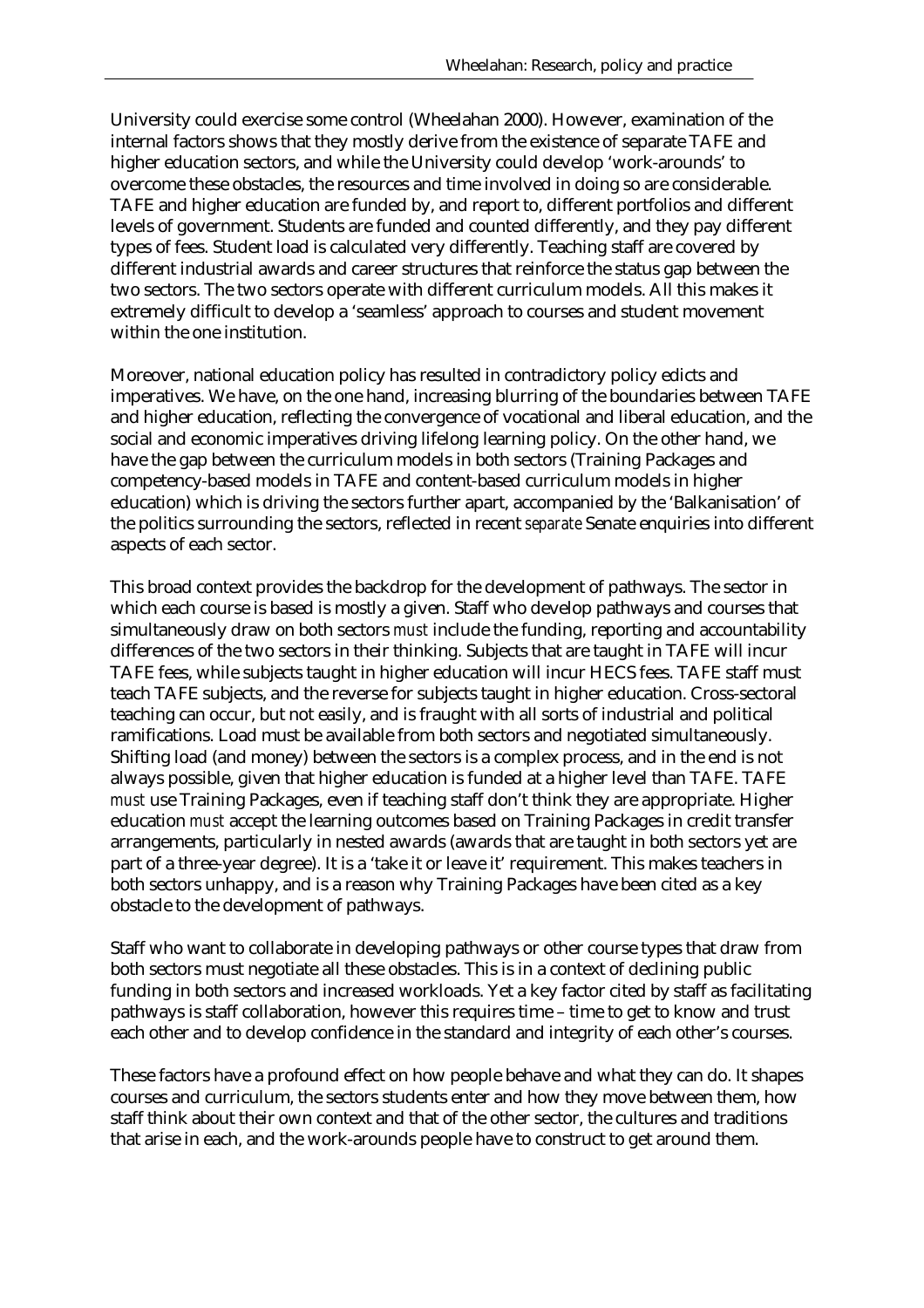## **How policy is made**

To have a deeper understanding of the policy/practice gap in this case study we need to consider how policy is made. While 'rational-comprehensive' policy development models may be the strategic goal of government (Considine, 1992), the reality is that:

> Most policies are ramshackle, compromise, hit and miss affairs, that are reworked, tinkered with, nuanced and inflected through complex processes of influence, text production, dissemination and, ultimately, re-creation in contexts of practice. (Ball 1998)

The PAS policy, as is the case with most institutional policy, was developed from a dynamic exercise of power at national, state and institutional levels; and within the institution, at the central, higher education faculty and TAFE school level, and at departmental level. At each level there exists competing interests and different stake-holder groups. PAS was and is the university's response to help it to meet national and state policy contexts (particularly the need to compete for students in a marketised system in both sectors). The university sought to market and promote the benefits inherent in a dual-sector university, particularly in the possibilities that pathways offer. It was also an attempt to meet the education and training needs of its region. In developing policy the university was required to contend with the conflicting policy imperatives at the national level (eg seamless *and* Training Packages), and the missions that define each sector. *Within* each sector there are conflicting interests at the national and state level: the 'sandstone' universities *versus* the 'Dawkins' or new universities, with both arguing for a bigger slice of resources in relation to the other (particularly research funding); and the competition between public and private providers in the VET sector. In developing PAS the university was required to steer through all these competing pressures and interests. If the policy did not take account of this national context it would have been a marketing disaster.

To this complex brew must be added the history, culture and traditions of the university. PAS and pathways resonated with many in the university community, because all the university's antecedent institutions brought to various mergers a commitment to social justice and equity, and a desire to meet the learning needs of the region. However, not everyone was thrilled. Support for PAS and pathways can be envisaged as a continuum, with champions of the policy at one end and opponents at the other. Dotted along the continuum were people at various points, who changed their views and practice as the policy evolved. PAS required staff to change their practice, and in a large institution there are always groups who feel threatened by that requirement. This is because in 'any real transformation of work, new ways of doing things must sooner or later conflict with established individual and institutional interests structured into the way things were done previously' (Kemmis 2000, p 15). Understanding this helps us to more effectively translate research into practice, because it helps us to understand the *strategies* we need to develop to effect change. Again, if the policy had failed to take the institutional politics into account, it would have been dead from the beginning.

Policy evolves as it is implemented. This is because policy has an impact on how people work and what they can do. Revisions to policy are necessary, as it must be reshaped to meet new needs in light of experience. PAS has gone through several iterations since it was first implemented. The Personalised Place component of the policy has been reshaped to focus mainly on students in the western region, rather than all of Victoria. Policy has developed to reflect a plethora of pathways arrangements; customised, standardised and guaranteed pathways, with variations in each.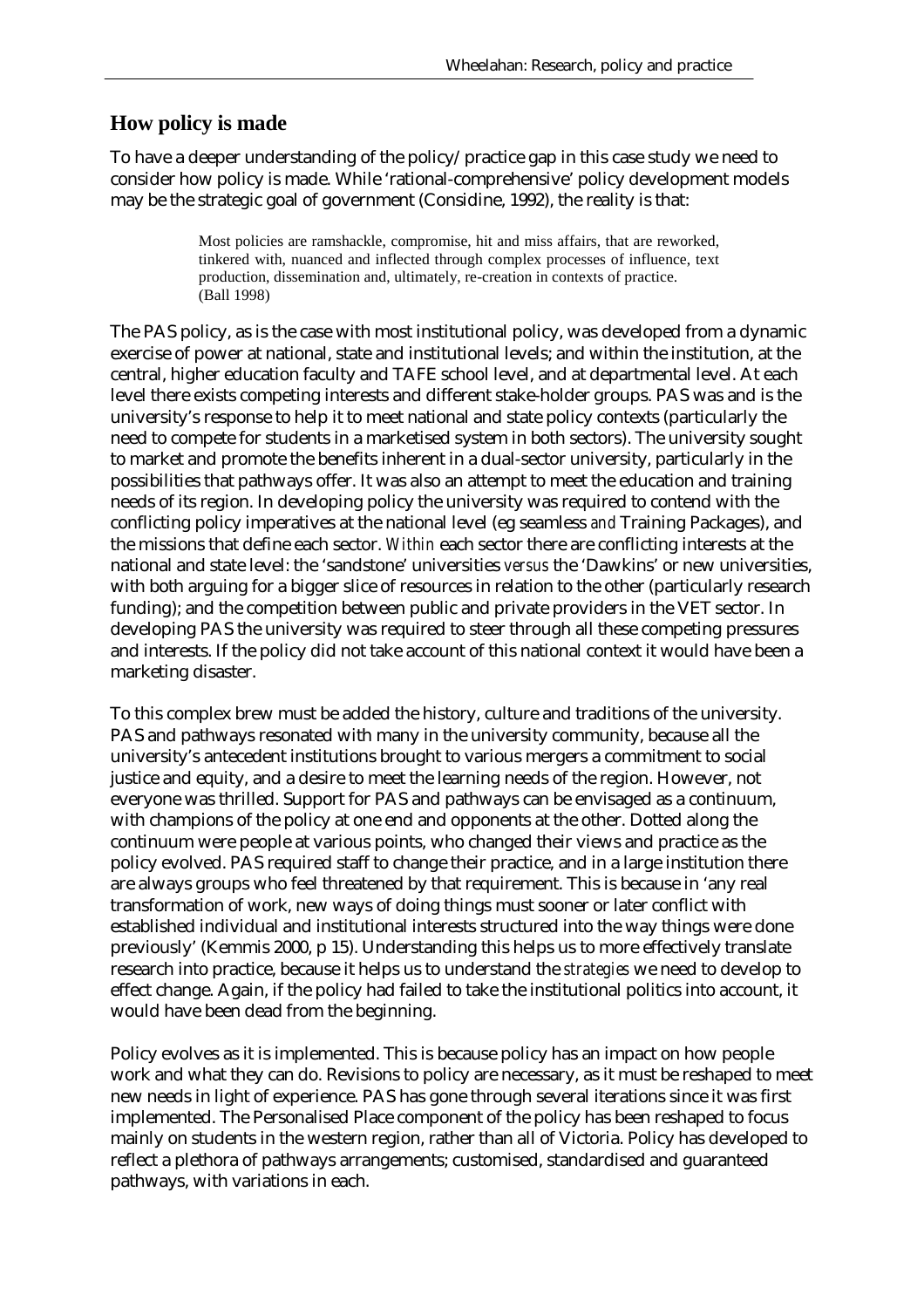## **Has change occurred?**

The experience of developing pathways at VUT shows that the University's Personalised Access and Study policy and the pathways framework has been effective in creating access to tertiary education for students from non-traditional and disadvantaged backgrounds. The profile of the University has changed overall. Students are generally positive of their experience, and most felt supported by the University and teaching staff. The staff interviewed were, on balance, supportive of the pathways framework and saw real benefits accruing to both students and the University. Most staff had ideas as to how the process could be improved. This shows real engagement by staff with the process.

The outcomes reported here show the impact of the broader tertiary education policy framework upon the University in attempting to undertake this work. It also shows how the culture and history of the University and its staff has interacted with and reshaped this framework to create their own work environment. The Personalised Access and Study policy has changed since it was introduced in 1997. There have been several evaluations, internal and external, which have fed back into, and become part of, the policy development process. It is possible to see research translated into policy and practice over time - only it is not linear and sequential. It is all muddled in together.

## **Conclusion**

This paper has examined the relationship between research, policy and practice by using a case study of pathways development at Victoria University of Technology. It was found that each is related and mutually dependent. Understanding how each acts upon the other is an essential condition for understanding how research is translated into practice. Much research in the VET sector is research or analysis *for* policy. This must be located within a broader set of understandings; ones that reveal the political, social, economic and cultural processes that shape the policy environment. This is so at the level of government, peak bodies, institutions and our classrooms. Consequently, analysis *of* policy must not be neglected.

#### **Notes**

1. Defined as speaking a language at home that is not English, regardless of whether English is also spoken.

## **References**

Ball S (1997) Policy sociology and critical social research: a personal review of recent education policy and policy research. British Educational Research Journal, vol 23, no 3, pp 257, 18.

Ball S (1998) Big policies/small world: an introduction to international perspectives in education policy. Comparative Education, vol 34, no 2, p 12.

Berkhout S J and Wielemans W (1999) Toward understanding education policy: an integrative approach. Education Policy, vol 13, no 3, pp 402-420.

Carnegie J (2000) Pathways to partnerships: qualification linkages between vocational education and training and higher education. Report and Draft Policy guidelines of the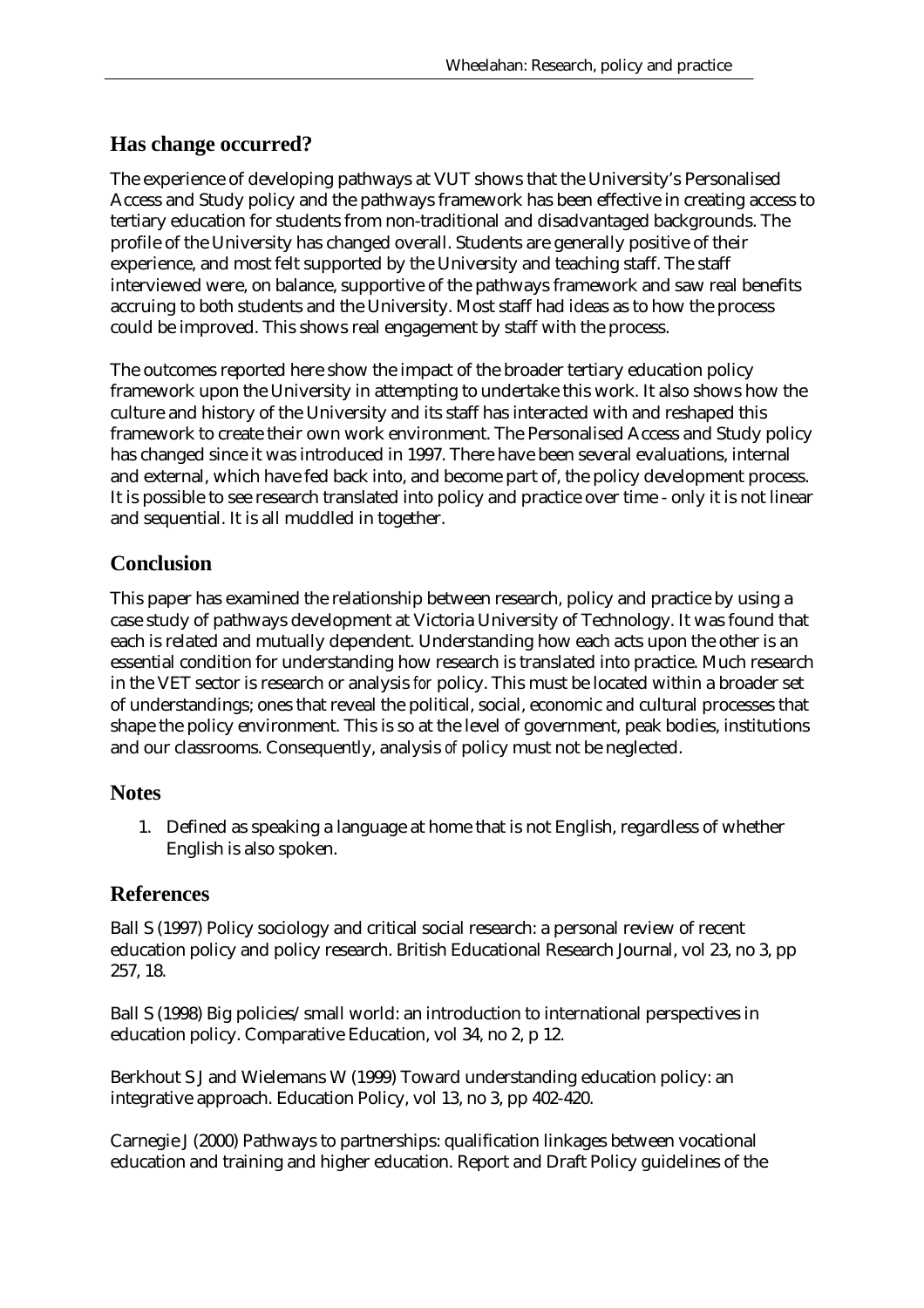ANTA/AVCC joint study on credit transfer and articulation between the vocational education and training and higher education sectors.

Cohen R, Lewis D, Stone J and Wood G (1997) University admissions for NSW TAFE graduates, procedures and outcomes for NSW and ACT universities. Canberra: DETYA.

Considine M (1992) Shooting dingoes: public administration in Australia. In M Muetzelfeldt (ed) Society, state and politics in Australia. Leichhardt: Pluto Press.

Fritz J (1994) Implementation research and education policy: practice and prospects. British Journal of Educational Studies, vol XXXXII, no 1, pp 53-69.

Golding B and Vallence K (1999) The university-VET transition. Sydney: Research Centre for Vocational Education and Training, University Technology Sydney.

Golding B, Marginson S and Pascoe R (1996) Changing context, moving skills: generic skills in the context of credit transfer and recognition of prior learning, April. Canberra: National Board of Employment, Education and Training.

Ham C and Hill M (1984) The policy process in the modern capitalist state. Harvester Wheatsheaf: Hertfordshire.

Kemmis S (2000) The right place at the right time: final report of the external evaluation of the Victoria University of Technology Personalised Access and Study Policy. Melbourne: Victoria University of Technology.

Kinsman M (1998) Seamless tertiary education: constraints and possibilities. Paper delivered to the ACER conference, Sunshine Coast, 28-29 May.

Sommerlad E, Duke C and McDonald R (1998) Universities and TAFE: collaboration in the emerging world of "universal higher education". Canberra: Higher Education Council.

Teese R (1997) Ministerial review of the provision of technical and further education in the Melbourne metropolitan area. Paper 6: Seamless education and training. Melbourne.

Troyna B (1994) Critical social research and education policy. British Journal of Educational Studies, vol XXXXII, no 1, pp 70-84.

Wheelahan L (2000) Bridging the divide: developing the institutional structures that most effectively deliver cross-sectoral education and training. Adelaide, South Australia: National Centre for Vocational Education Research.

# **Contact details**

*Leesa Wheelahan* 

Centre for Educational Development and Support Victoria University of Technology PO Box 14428 MCMC 8001 Ph: +61 3 9688 4147